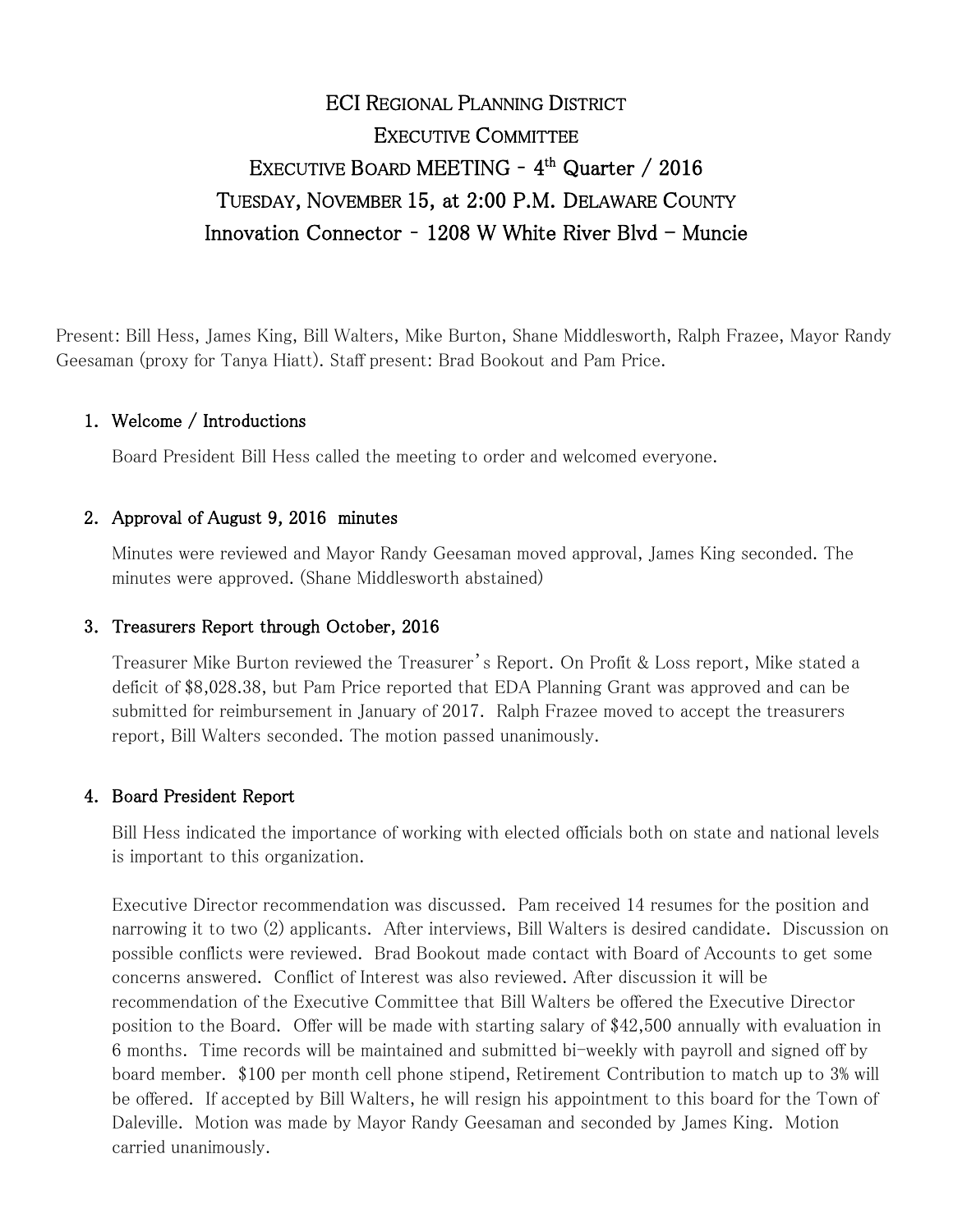## 5. Executive Director Report

Pam Price reported the following:

- a. Due to scheduling conflict with meeting room the May  $9<sup>th</sup>$  meeting needs moved to May  $16<sup>th</sup>$ , 2017.
- b. Brad Bookout and I met with Henry County representative Nate Lamar and Ed Yanos, regarding lobbying efforts and at this time they cannot fund this year, but they did pay their dues.

### Executive Director Report (continued)

- c. Brad and I met with Beth Grisgby regarding strategies for EPA grant assessment applications. Jay County is currently having challenges. Working with Delaware County and Grant County, Beth feels we would have a better opportunity if we breakout counties requesting new funding rather than lump all counties with previous funding requests.
- d. Property transfer completed from Town of Daleville to Real America (Salem Place Apartments). ECIRPD earned \$500 for handling this transaction.
- e. Brad, Bill Hess and I attended the Henry County Elected officials' dinner to familiarize them with the efforts of our organization. Brad did a "Wants and Needs" presentation.
- f. Met with Mayor Gregg York regarding lobbying but Corey Murphy stated the county may not be able to fund this year.
- g. Presented to Winchester Town Board and they are on board with lobbying.
- h. Brad and I attended BSU Roundtable.
- i. I attended "Meet and Greet" with Eric Holcomb and John Gregg.
- j. Met with Jay County regarding installation of elevator at Jay County Senior Center and lobbying efforts.
- k. EPA Grant for Mad Jack's building (corner of Madison & Jackson) Maker spaces and artist spaces.
- l. Ad placed for Executive Director Position and resumes are being accepted.
- m. Attended IARC Annual Conference last week. Fair Housing/Drug Free Work Place ordinances must be in place to apply for grant.
- n. IACT Medical Trust, where communities pool their resources to buy medical insurance.
- o. Presentation by Midwest Engineering regarding relining wastewater and drinking water pipes without tearing everything up.
- p. Brad met with Mr. Husky, new Chancellor of Ivy Tech for East Central Indiana. Ivy Tech is interested in partnering with municipalities in our area. Goal is to raise \$90K, but currently at \$55K with possibility of Keller & McIntire getting involved.
- q. The Regional Cities continues to meet. Not much is happening, but at least it facilitates communication among the participants.
- r. Bill Walters and I have completed our CDBG grant administrator's certification.

### 6. New Business

None

### 7. Old Business